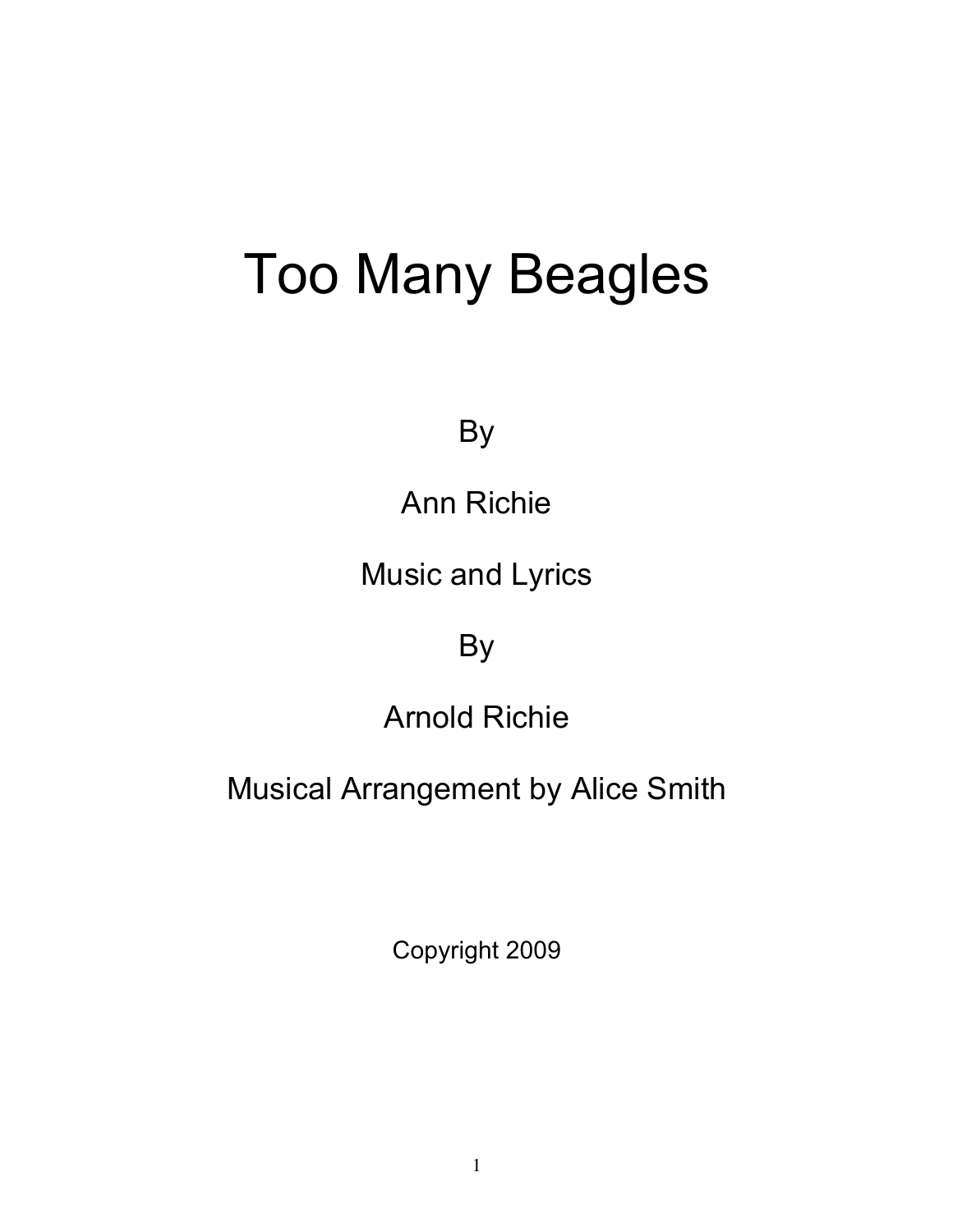## Too Many Beagles

## Act I

Scene 1 – One Day

(Bentley enters with a bone – and intensively looks around room for a good place to bury it. He is unaware of the presence of the audience. He tries one place – and starts to bury it. He starts to walk away – but suddenly becomes suspicious that someone might have seen him. He quickly retrieves it and finds the ideal spot to "bury" the bone in the potted plant. He sneaks away from the hiding place toward downstage while looking around to see if anyone has seen him bury the bone. Suddenly he notices the audience and startles, wide-eyed, not knowing if audience has seen where he buried his bone. First, he forces a fake grin and then tries to act non-chalant so he starts whistling.…)

BENTLEY: Oh…Hello!

(his demeanor quickly changes to being suspicious and demanding)

BENTLEY: How-long-have-you-been-sitting-there?

(studies the audience suspiciously)

BENTLEY: H-m-m-m-m-m-m-m!. I will have to keep my eye on you! However, since you are already here…maybe I'll tell you a story. Well…would you LIKE to hear a story? (waits for audience response) OK…if you insist. …Now where shall I begin our story? Oh…pardon my manners! I should introduce myself. My name is Bentley…and I am a (proudly) BEAGLE! (bows) How do you do! Now we can get on with our story. Yes…I remember…THAT day! I owned 2 humans and we all lived at Number 7 Oaktree Lane. This day started off like any other day…

(Bentley then he turns his back to the audience, stretches and yawns, then steps into the story.)

BENTLEY: Ahhhhh, it's another GREAT DAY! The sun is shining…the Postman will be coming soon (rubs hands together with devlish grin) heh, heh, heh!... the cats will be starting to prowl the neighorhood at any time now! (raises eyebrows knowingly 3 times)… AND…it's Garbage Day!…but BEST of all, it's almost time for BREAKFAST!!!!!!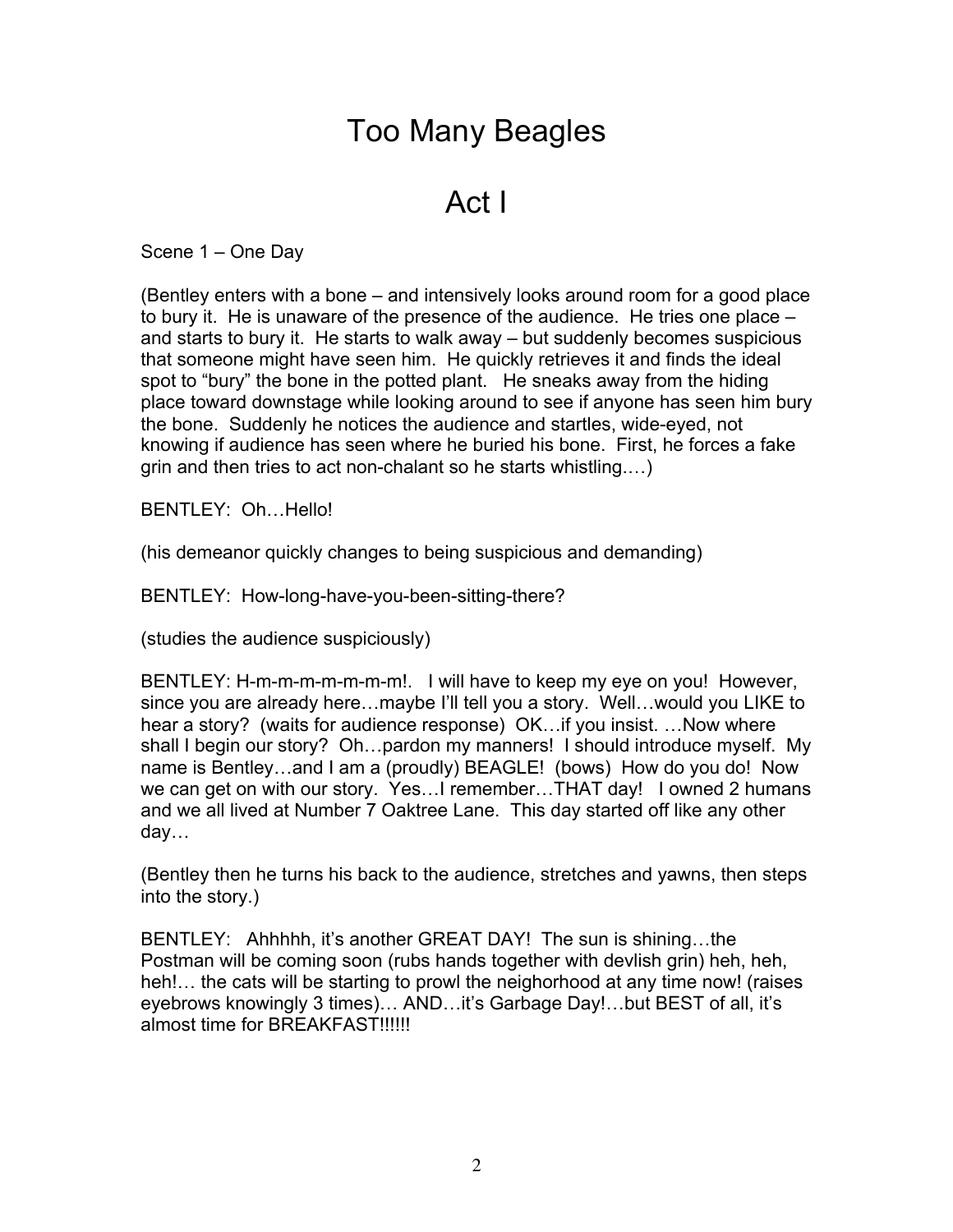(Bentley suddenly switches to a heavily dramatic demeanor - strikes a pose and mimics Shakespeare's Romeo, Romeo…) Breakfast, breakfast, wherefore art thou breakfast?

(As a Chanting Cheer) Break-the-fast, Break-the-fast, harder, harder! Break-thefast, Break-the-fast, harder, harder….Go-o-o-o-o-o-o-o-o-o-o-o Breakfast!!!

(to the tune of Home on the Range) Oh give me a home, where the Buffalo Wings Roam…

(switches back to Shakespearean demeanor) A sausage is a sausage.…by any other name would smell as sweet!

Ha – ha – ha-a-a-a-a-a-a!!!

[Beagley Deagley Day Song – uses empty dog bowl as hat in the style of vaudeville]

(At the end of the song after applause, Mom and Dad come rushing into the room. Dad is carrying his briefcase and pulling on his coat while Mom is straightening his collar and tie while handing him his coffee thermos)

Mom: Let me help you straighten your tie!

(As soon as Bentley sees them, he rushes over to them and hops around them playfully in a circle while saying…)

Bentley: (chanting in a hushed voice while Mom and Dad are talking) Mom and Dad, Mom and Dad, Mom and Dad!

Dad: Thanks, Dear. When is Sara coming to our house tonight?

Mom: I think that she said that she would be here at 6 o'clock – but I will call to confirm it.

Dad: That will be a good time – because I should be home by 5:30.

Mom: Darling, I really hope that we are doing the right thing. I am a little nervous about how Bentley will feel about it.

Dad: You know that we have talked about this for a long time and we decided that it will be a good thing for ALL of us. Bentley will be just fine – you'll see!

(Mom and Dad continue their conversation in mime while Bentley speaks. Mom and Dad do not see or hear him. Dad puts on his coat, checks papers in briefcase, then closes it)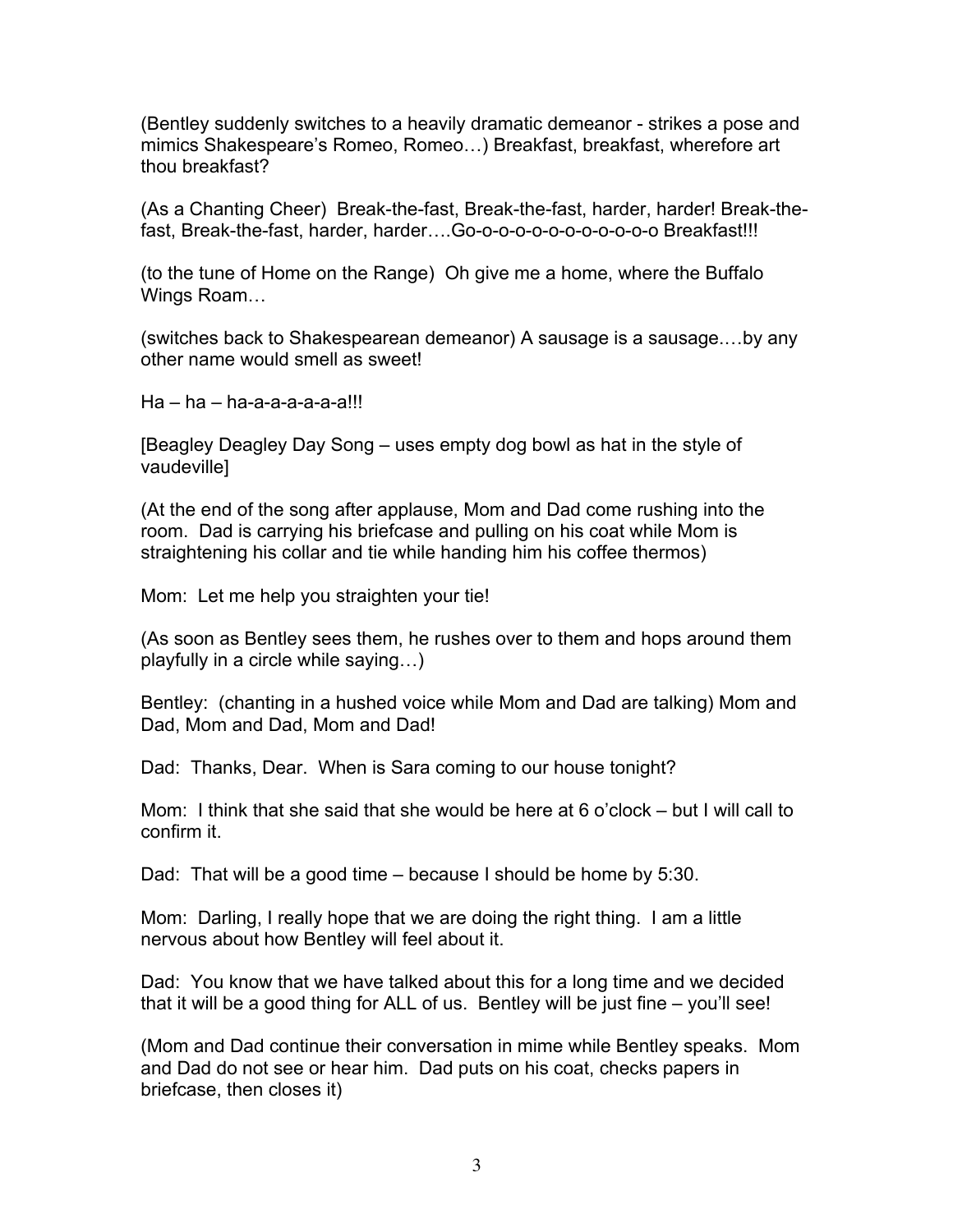BENTLEY: (To audience) Me?…Of COURSE I'm fine! Why I…(suddenly startles – wide-eyed in fear) Huh!!!!! Oh NO!!!…the VET!!!!…SHOTS!!!!!!!!! (runs in a circle, then suddenly freezes) Wait a minute…(relaxing)…it CAN'T be!! We were just there a few weeks ago. It is WAY too soon for THAT again!!! (very relieved...then freezes again – eyes wide with fear) Huh??? BA-A-A-ATH!!!! Gotta hide…gotta hide…gotta hide!!!

(Bentley rushes around the room in a panic…finally hides behind the couch – all you see is his tail)

Mom: I know - but I love him so much and I don't want him to be upset. We have had our Bentley for 9 years and well…he's our

[SONG: "Boogie Woogie Beagle Boy from Oaktree Lane"]

Dad: (reassuring) Everything will be fine...you'll see!

(Bentley peaks out from behind the couch)

Bentley: (to audience) Fine???

(Dad kisses Mom and EXITS out the front door in a hurry – and Mom waves good-bye to him. He waves as he passes by the front window. She pauses momentarily in thought, sighs, then picks up the empty dog dish)

Mom: Bentley, are you ready for breakfast?

(Mom EXITS to the interior of the house and Bentley pops up from behind the couch)

Bentley: (eyes light up) BREAKFAST???!!! Well, WHY didn't you say so!!! (rambling to himself) I dun-know…ma-a-aybe I should watch my weight…BUT…on the other hand, I DID have a long night of chasing cats in my sleep...and after all...I'm a VERY GOOD DOG...WELLLLL...OK if you insist!

(Bentley emerges from behind the couch while shaking his head)

BENTLEY: (to audience) Boy, HUMANS are REALLY WEIRD sometimes!!

(He looks at the audience as if they doubt him)

Bentley: (stated like "Duh!") Yes! Humans are the same ones who put ROUND pizzas in SQUARE boxes!!!!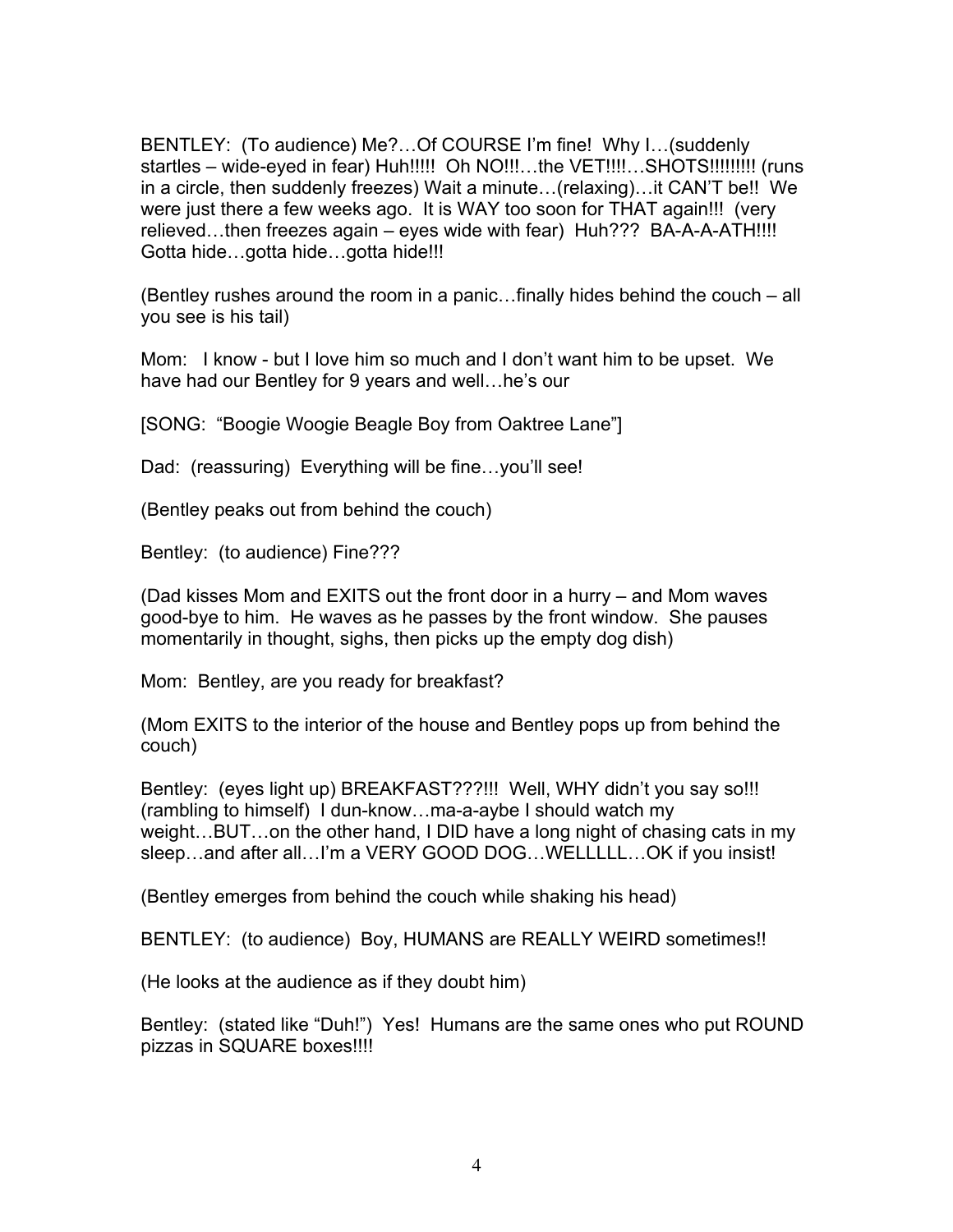(Bentley walks past the potted plant, then suddenly freezes as he remembers his bone. He quickly turns around and checks his hiding place in the potted plant until he remembers that someone might see him. He stops, whirls around suddenly, jumps up and tries to pretend that nothing has happened. He begins to hum "How much is that Doggie in the Window" with dog sounds while he meanders over to the couch. He looks to see if Mom is coming – then gets on the couch and begins to prepare a site for his nap. He jumps on it, turns around a few times, paws at it, jumps up and down, fluffs the pillow with one paw and then the other, and then lays down on his back with his legs in the air. Just as he settles down to sleep, Mom calls from offstage)

Mom: B-e-n-t-l-e-y!!! B…r…e…a…k…f…a…s…t!!!!!!!

(Bentley snaps his head up instantly, wide-eyed)

BENTLEY: MOM'S coming!!

(Bentley rolls off of the couch into a sitting position down on the floor. He straightens up quickly like a soldier coming to attention– and freezes with a fake/innocent smile as Mom ENTERS the room with his dog dish)

Mom: He-e-ere's your breakfast, Bentley! Aw-w-w-w….look at that good dog! Your Dad is just being silly and suspicious when he thinks that you would ever get up on that couch! How could he accuse YOU of such a thing!

(Bentley looks angelic and blinks his eyes – as Mom pats him on the head and puts his dish down. He eats hardily and happily - oblivious to anything else going on. Mom sits down on the couch and dials the phone)

Mom: Hello…Sara? This is……why yes, yes it is! I was just calling to find out if our Foster Application has been approved yet……It HAS?!!! Oh that's WONDERFUL!!……So the next step is the Home Visit tonight, correct? Of course I understand…you need to be certain that our home is safe. I want to double check the time…..you said 6 o'clock this evening? That's perfect…then we'll look for you around that time…Thanks so much…Good-bye!

(In the middle of Mom's conversation, Bentley picks up his dog dish and licks it clean. As Mom hangs up the phone, he staggers over to the couch as if in a stupor, and, without thinking, jumps up on the couch and lies down with his head in Mom's lap. Then he looks up at her with a silly, contented smile)

Mom: (Mom stands in surprise) BENTLEY!!! – YOU know better than that! BAD Dog!

(Bentley suddenly realizes what he has done in front of Mom and quickly rolls off of the couch and sits at attention like he did before. He looks at Mom and grins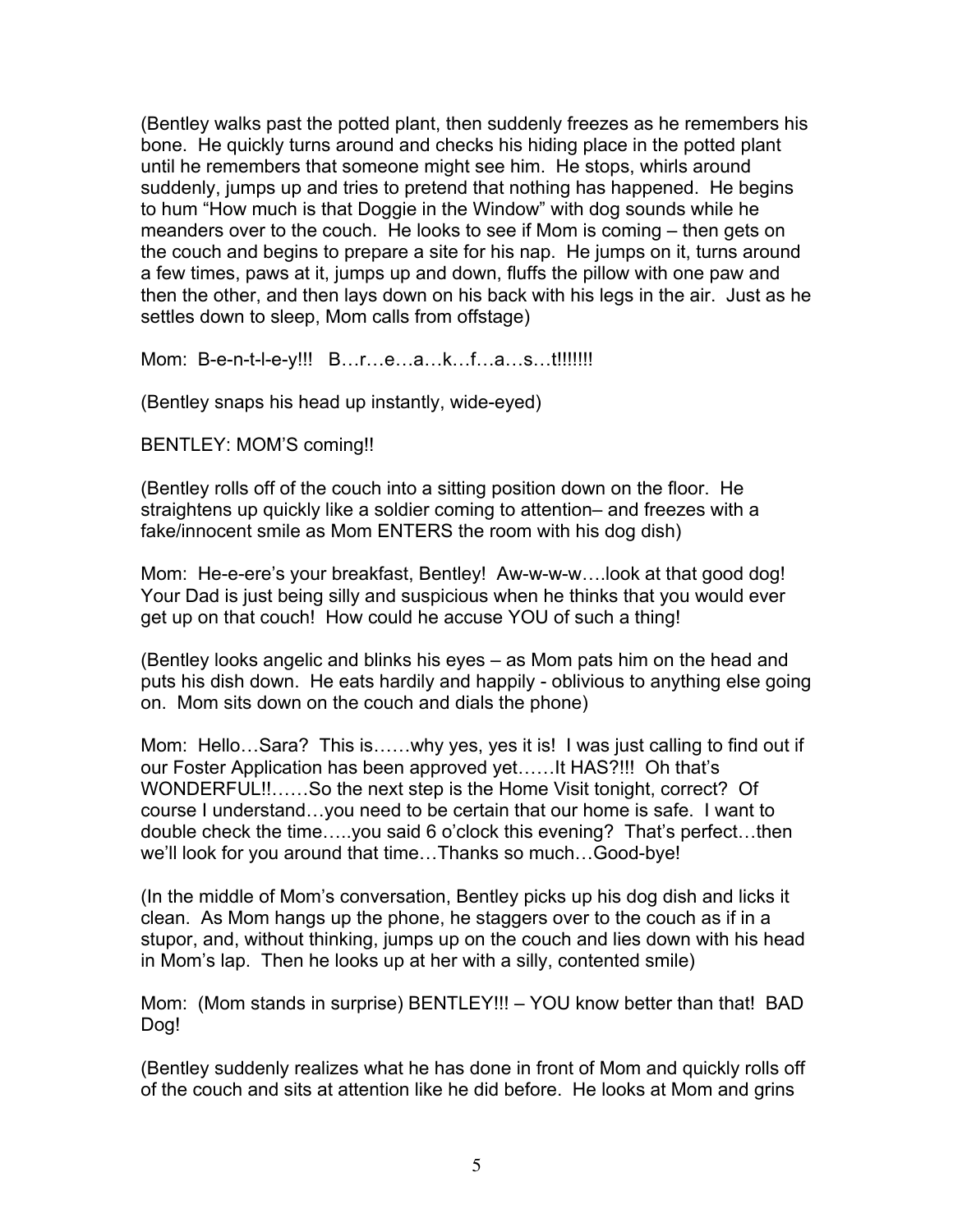sheepishly as you see the Postman through the front window sneaking up to the door and looking fearfully into the front window as he passes. The Postman puts the mail through the mail slot in the front door – slowly at first until Bentley begins barking – and then very quickly)

BENTLEY: Huh? The Postma-a-a-a-a-a-an!!!!! Arro-o-o-o-o-o!!!!!! Arro-o-o-o-oo!!!!!! Arro-o-o-o-o-o!!!!!!

(Bentley begins barking furiously and frantically - while the Postman is seen through the window holding his hat and fleeing in fear. Postman yells and you can hear his scream fading into the background as Bentley's barking fades into a loud growl)

Bentley: Grr-r-r-r-r-r-r-r-r-r-r-r-r!!!!!

Mom: Bent…ley, it's JUST the POSTMAN – AGAIN!…delivering the MAIL-AGAIN!

BENTLEY: Postman, my PAW! That'll teach that DELINQUENT to TRESPASS on MY property and dump his TRASH through MY door! GRR-r-r-r-r-r-r-r-r-r!!!!!

(Bentley is intensely focused out the front window looking for any sign of the Postman returning)

Mom: Bent-ley, QUIET! You're going to alarm the NEIGHBORS!

Bentley: THAT would be the POINT of my barking! Don't you think they WANT to know about this SERIAL LITTER-HUMAN who puts his TRASH IN EVERYONE'S HOUSES??!!!

(Bentley strikes a pose of pride in his heroism, exhales on his fingernails, then polishes them on his fur as he struts around the room. Mom sighs and shakes her head as she picks up the mail and EXITS while saying…)

Mom: You're a FUNNY dog, Bentley…Cute!…but you're a FUNNY dog!

(Bentley waits until Mom leaves and then he runs over and jumps back up on the windowseat and strikes a boastful pose again)

BENTLEY: Ha! The Postman RUNS from the FEARLESS, MIGHTY BEAGLE BENTLEY!!! (He looks around quickly to make certain that Mom is not there – but just in case he puts his paw over his mouth and barks in a low, muffled tone) …Woof!….Woof!

(Bentley jumps off of the windowseat and brushes his hands together like he took care of that. Then he struts around the room triumphantly)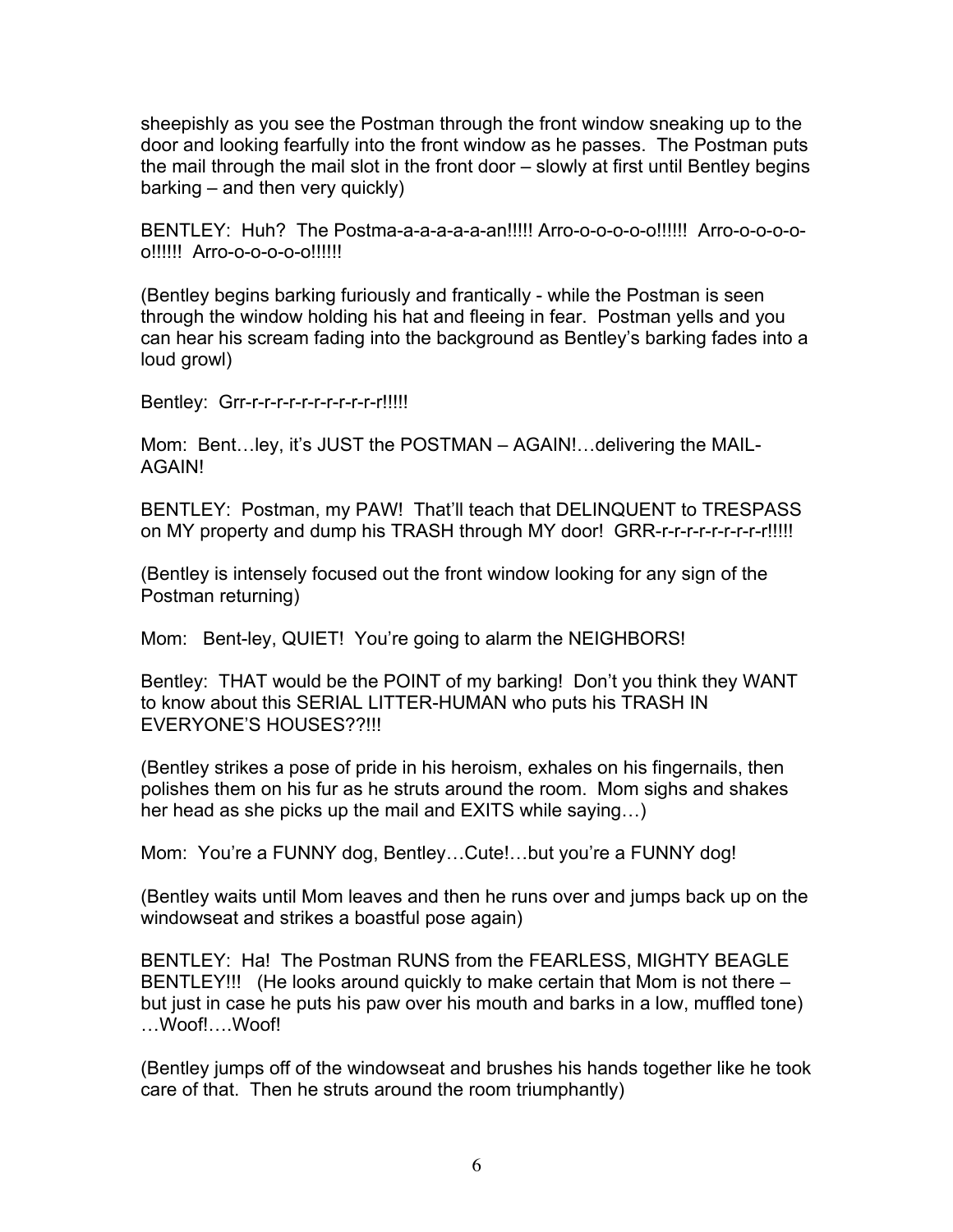Bentley: (to himself with pride) Heh! Heh! Heh! The Postman FLEES in FEAR!!!

(When he walks past the potted plant, he freezes - then slowly takes one or two steps backward and surreptitiously glances at the site where he left his bone – then he quickly smiles and continues with his boastful tour around the room)

BENTLEY: AHH-H-H-H…what a GREAT day!!

(Suddenly he freezes with a mischievous smile)

BENTLEY: AH-HA!!….There MIGHT be a CAT in our yard!

(Bentley runs to the window and studies both sides intensively - sees nothing and grumbles to himself as he goes to the couch and reclines on his back)

Bentley: (mumbling) Just like a CAT – they're NEVER there when you NEED them!

(Mom calls from offstage)

Mom: Bent-ley!

(Mom ENTERS from interior room with her purse and car keys in her hand. Bentley scrambles off of the couch just before she enters the room and sits beside the couch looking innocent)

Mom: I am going out for a short time.

(Bentley gets excited because he thinks that she is going to take him for a walk. He dances an "excitement dance")

BENTLEY: OUT????? Oh, YES! A WALK!!!!!, A-WALK-A- WALK-A-WALK-A-WALK-A!!!

Mom: Sorry, Bentley - not right now, fellow - we'll go later. I need to go to the pet store before Dad gets home. Don't worry, I'll be back soon. Dad and I have a BIG SURPRISE for you tonight! Now, be a Good Dog while I am gone!

(Mom pats him on the head and then EXITS out the front door)

Bentley: A surprise?...for me???? (eyes light up) A BONE!!!!!

(Bentley does another "excitement dance" as he steps downstage to address the audience)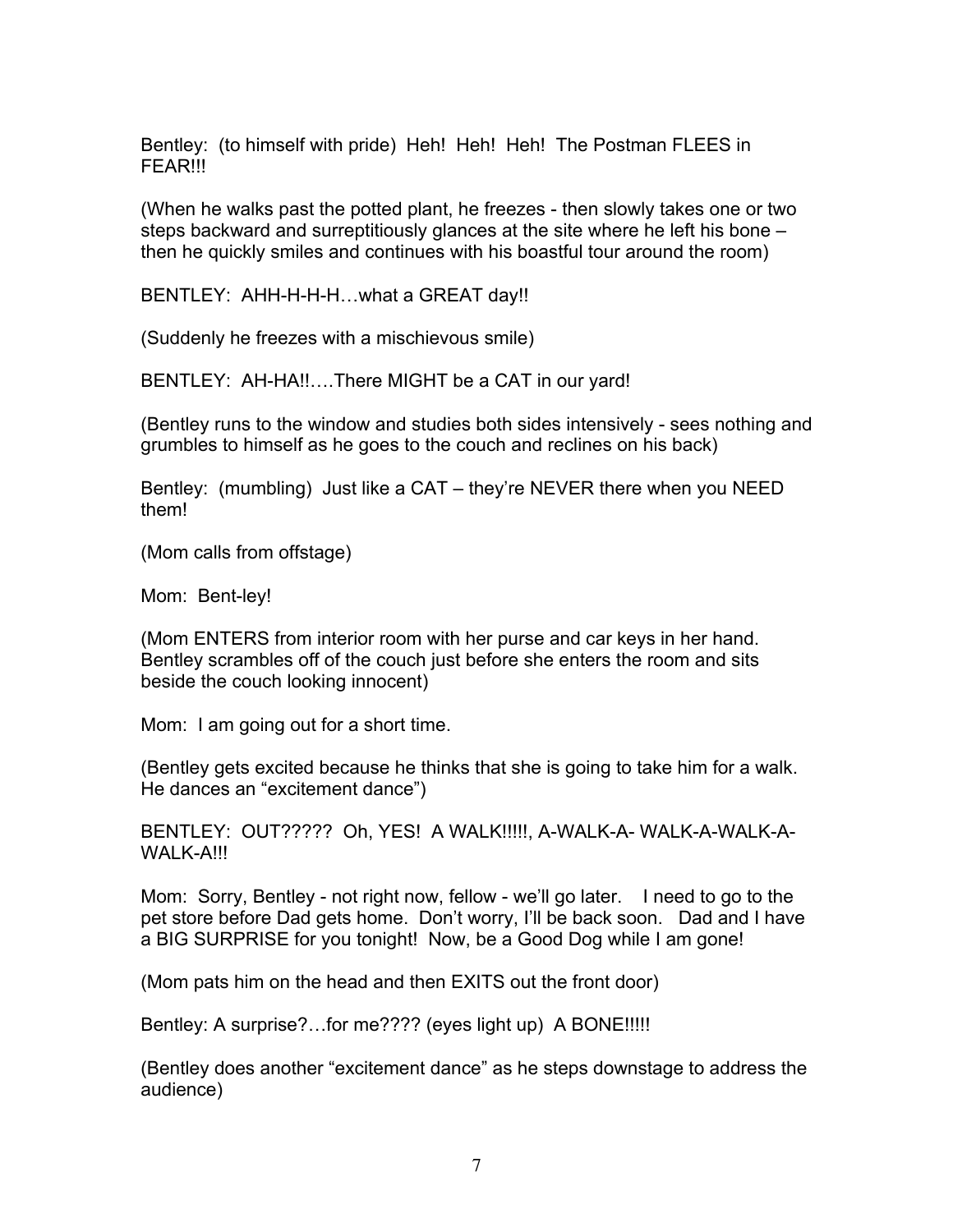BENTLEY: You see? It started off like any other day. I was a HAPPY Beagle…but that was BEFORE it all happened!! Later that day, Mom came home with her hands full of packages. Then Dad came home from work, and while he was getting into clothes that were more comfortable, I decided that I would catch a little nap…

(Bentley goes over to his dog bed, turns around one way, then the other, then paws at the fabric, turns around one more time, then lays down with head down on the pillow and rear in the air…just as Sara is seen walking past the window to the front door. Sara rings the doorbell that causes Bentley to spring into action barking as he runs across the room to the front door. He is frantically alerting Mom and Dad that someone is at the door as Mom and Dad ENTER the room and see Bentley running around the room and barking. Mom and Dad exchange a glance)

Mom: It's OK Bentley.

(They go to open the front door and Sara ENTERS with a leash that leads out the front door – but Maggie is not seen yet.)

Mom: Hello!

Dad: You must be Sara from Basset Buddies Rescue of Texas.

Sara: Yes, I am. It's very nice to finally meet both of you in person. I want to thank you so much for your help – because we always need foster homes for our Basset Hounds.

Bentley: (Looks annoyed) HUMAN TALK!!

(Bentley goes to his bed and lays down to take a nap with rear in the air)

Dad: We have talked about fostering for quite some time. When we found your website and read about your Basset Hound rescue organization – we knew that it was time for us to help!

Mom: Yes, these Basset Hounds are ADORABLE!

Sara: We're so happy that you want to help. This will allow us to rescue other Basset Hounds from animal shelters until they can be adopted by a family who will love them "FUR-EVER."

(Sara and Mom chuckle. It takes a second for Dad to get it, then he suddenly gets the joke)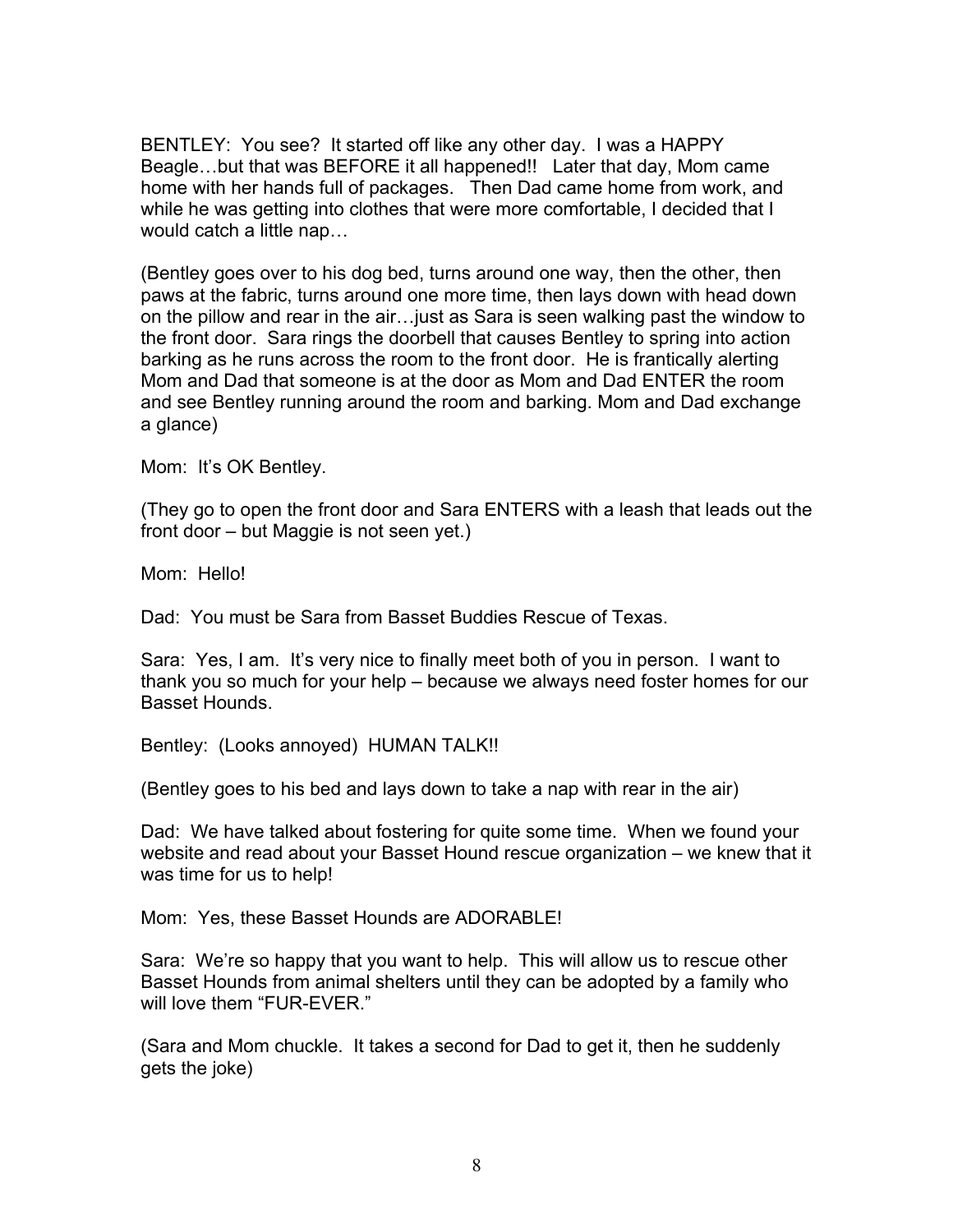Dad: HA! FUR-ever! That's cute! FUR…EVER! (to Mom) FUR-ever!

(Dad is still enjoying the joke as Mom looks at him with a humorous worried look" – but quickly shifts focus to Maggie)

Mom: So tell us a little bit about Maggie. That's her name, right?

Sara: Yes, Basset Buddies gave her the name Maggie. She was found on the streets of Louisiana after Hurricane Katrina. She had lost a great deal of weight and was very sick.

Mom: How AWFUL!!!

Sara: The good news is that she was taken to a local shelter and they searched for her owners, but when they could not be found, they put her up for adoption. Since they had so many animals like Maggie in Louisiana after the storm, they sent her to the Houston ASPCA.

Dad: So, what happened - how did you get her?

Sara: That is where our rescue organization comes in. We have volunteers who check the shelters every day to find Basset Hounds who need to be rescued and find a good home…like Maggie. We are very happy that you contacted us…because we can't do this without volunteers like you offering to foster them.

Mom: I am so happy that we decided to call!

Dad: Didn't you say that Maggie still needs some veterinary care?

(Bentley startles and snaps to attention)

Bentely: "VET"???!!!!

Sara: Yes, Maggie needs to get treatment for heartworms – so she will need to be taken to her appointments at the Animal Hospital.

Bentley: (thinks about it a second, then relaxes as he mouth to audience…) Not me!

(Bentley returns to sleeping)

Mom: That doesn't sound too difficult!

Dad: But it DOES sound expensive!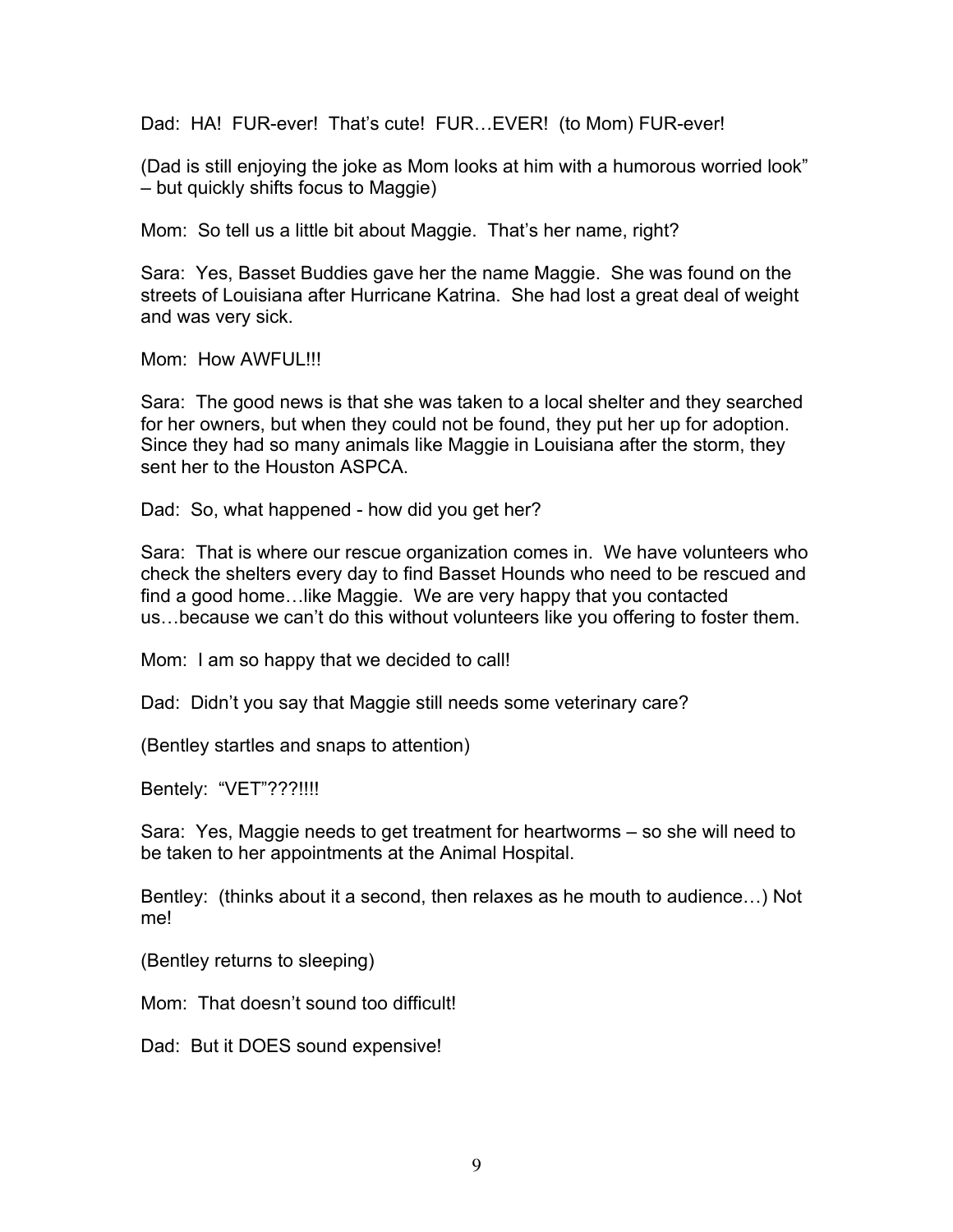Sara: Yes, it can be – but Basset Buddies will continue to pay for Maggie's veterinary care and medication until she is healthy and can be adopted.

Dad: How can Basset Buddies afford to do that?

Sara: The Animal Hospital is one of several veterinary practices that provide care for our Basset Hounds at discounted rates.

Dad: It still sounds expensive!

Sara: We could not exist without the many generous volunteers who help us by donating their time, money, transportation, and, most importantly, their homes and hearts to these wonderful Basset Hounds. There are also other volunteers who help to raise money and take the Basset Hounds to Adoption Days – so that they can meet a nice family.

Dad: Their FUR-ever family, right? (nudges Mom and chuckles) Ha!!

(Mom glances at him unamused - then tries to ignore him)

Sara: Right. (chuckles)

Mom: I am REALLY happy that we are going to be a part of this!

Dad: So what do foster families do?

Sara: Well…

SONG: [Mom, Dad, and Sara – "It's the Little Things"]

Sara: It is the same basic care that you provide for Bentley.

Mom: Wow, this is easy compared to all that your volunteers at Basset Buddies do!

Sara: Everyone works together and contributes in their own way – no matter how big or small – it's ALL important.

Dad: Well, we're ready to help!

Sara: Oh, forgive me (chuckles)…I've been rambling – I'm sure that you want to meet MAGGIE now!

BENTLEY: (becomes alert) MAGGIE??

Mom: Since she is already 4 years old, do you think that she will accept us?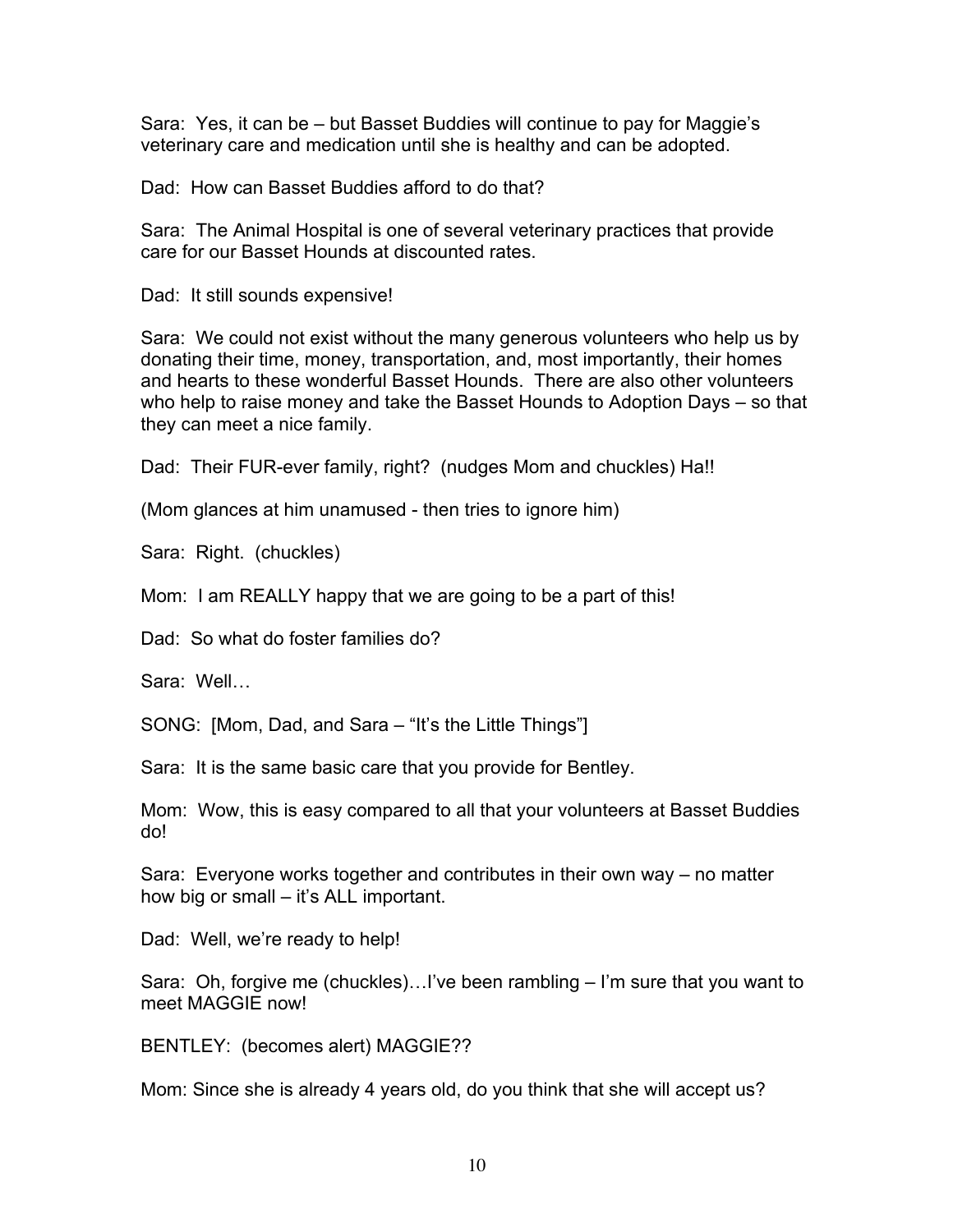Sara: Basset Hounds are one of the most friendly, loving breeds of dogs. That is why I am involved in rescuing them. My own Basset Hound Fred was one of the first hounds that Basset Buddies rescued. I am sure that you and Maggie will be fine together. If there is any problem, all you need to do is let us know because we are here to help you.

(Sara goes to the door and coaxes Maggie to come inside. )

Sara: (sweetly) Come on in, Maggie, it's OK. You are going to stay in this nice home for a while.

(Maggie ENTERS slowly as she is shy and not feeling very well as Bentley jumps up in shock while staring at Maggie who is uncertain at first and hides behind Sara who closes the door)

Mom: Aw-w-w-w, she's shy, poor baby. (sweetly holding out her hand) …Hello, Maggie.

Dad: (holding out his hand) Hello, girl!

(Maggie hesitates at first, then slowly goes over to Mom and Dad who take her leash off and begin patting her. Maggie warms up and puts her head first on Mom, then Dad. Mom, Dad, and Sara talk in mime as they get to know Maggie while Bentley is standing in the middle of his bed)

BENTLEY: (sarcastically – to audience) MAGGIE??? THIS…is a MAGGIE??? Huh! All SHE is…is…is one "UGGGLY-lookin' BEAGLE!" (points and laughs) Look at that LOOOONG BODY…looks like a stretched limousine!…and those DRO-O-OPY EARS…are falling off the side of her head!…and THOSE are some SAD-lookin' eyes!…looks like she could catch some flies with those lower lids!! Ha!!!

(Mom and Dad escort Maggie over toward Bentley as he steps out of his bed and comes toward them)

Mom: Maggie, this is Bentley – Bentley, this is Maggie

(Maggie ignores him, and continues walking past him to his bed, collapses in the bedas she sighs. Bentley is horrified. He looks at Mom and Dad – and then at Maggie curled up in his bed.)

BENTLEY: HEY! - What's the matter with YOU? We haven't even SMELLED each other HELLO yet!!!...AND...that's MY bed!!!

(Maggie says nothing and does not move)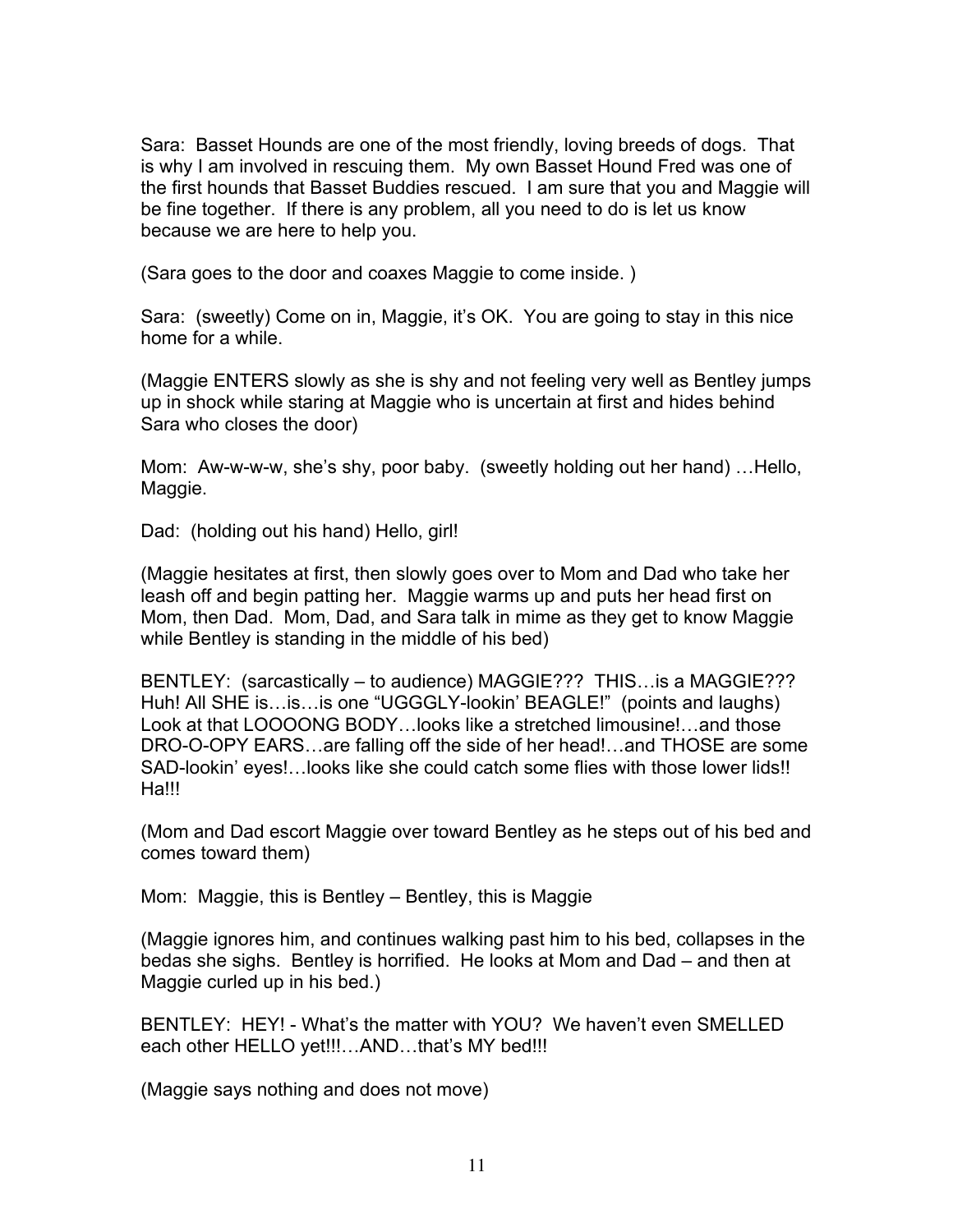BENTLEY: I SAID...that's MY bed!!!! GR-R-R-R-R-R!!!!

Mom and Dad: BENTLEY!!!! THAT'S not very nice...she's our GUEST!!

Sara: It's normal for them to have an adjustment period. Just give them a little time - and they should work out any differences.

(Bentley doesn't let Mom and Dad see him gesturing for Maggie to get out of his bed. Maggie slowly lifts her head and gives Bentley an annoyed look. She slowly gets out of his bed as Bentley immediately jumps and stands on his bed to reclaim it)

BENTLEY: Ah Hall Bed Sweet Bed!!

(Maggie goes straight over to the couch, lays down on it, then curls up and goes to sleep again. Bentley is astounded and jumps out of his bed - goes over to the sofa pointing at Maggie in order to call it to the attention of Mom and Dad)

Bentley: Ah-haaaaa!!!!! Look what she did!! She's a BAD DOG!!

(He looks back and forth between Mom and Dad and then Maggie, waiting for them to discipline her. They don't.)

Mom: Oh, poor thing – she doesn't feel well.

(Bentley expects Maggie to be disciplined and it does not register what Mom just said)

Bentley: (Gleefully) YEP…she's a bad dog!

Dad: Maybe we should make an exception because she needs a nice, comfortable place to rest and recover – and it doesn't seem like Bentley wants to SHARE right now.

(Dad glares at Bentley. Maggie lifts her head and smirks at Bentley – but Mom and Dad don't see her do this. Mom and Dad talk to Sara in mime as Bentley gets mad and paces around the couch.)

BENTLEY: How DARE you get on MY couch! It is OFF LIMITS to dogs!! Just ask Mom and Dad!!

(Bentley points both paws toward and stares at Mom and Dad who are unresponsive to his cue)

Mom: Aw-w-w-w-w, isn't she cute?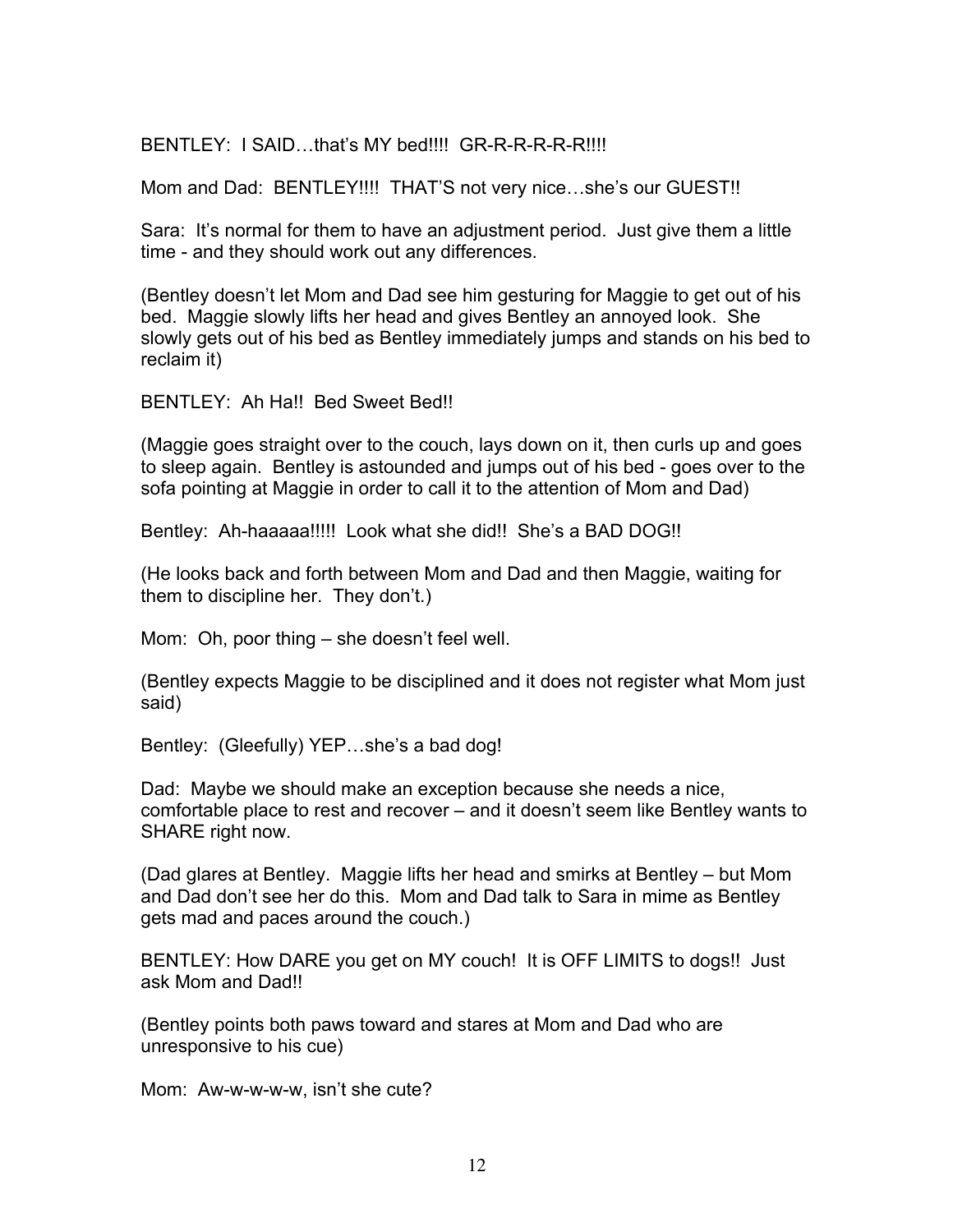Bentley: Cute???? CUTE!!!!!! She's a BAD DOG!!! Remember??? BAD DOGS GET ON COUCHES!!!

Sara: If you don't want her to get on the couch, then you need to let her know gently but firmly.

BENTLEY: (gently) Yes! (pauses with a forced smile, then angrily) NOW GET OFF MY COUCH!!

Dad: It's all right for her to stay there.

BENTLEY: NO, it is NOT all right!!

Sara: That is entirely your choice.

Bentley: (grumbling) I know what I choose!

Mom: It's just FINE... we really don't mind!

BENTLEY: It is NOT fine – and yes you DO mind!! It's against the RULES!! YOU made them!!

Dad: This is an exception.

BENTLEY: EXCEPTION??? What are you DOING? – don't get SOFT! She needs DISCIPLINE!!

(Sara goes to the FRONT door)

Sara: Well, I will leave now so that you can all get acquainted. I have seen your house and yard - and this will be a wonderful, safe, and loving home for Maggie to stay until she is healthy again and can be adopted by her…(turns to Dad) "FUR-ever" home.

Dad: (Dad chuckles and then nudges Mom again) FUR-ever…that's a good one!

(Mom glares at Dad as if to say "Enough!" as they walk Sara to the door)

BENTLEY: STAY??????!!! You're not going to leave HER here, are you?

(Bentley takes a few steps off of his dog bed then remembers that he is guarding it from Maggie – so he rushes back to it as Sara EXITS out the front door and you see her passing by the window as she waves to Mom and Dad who wave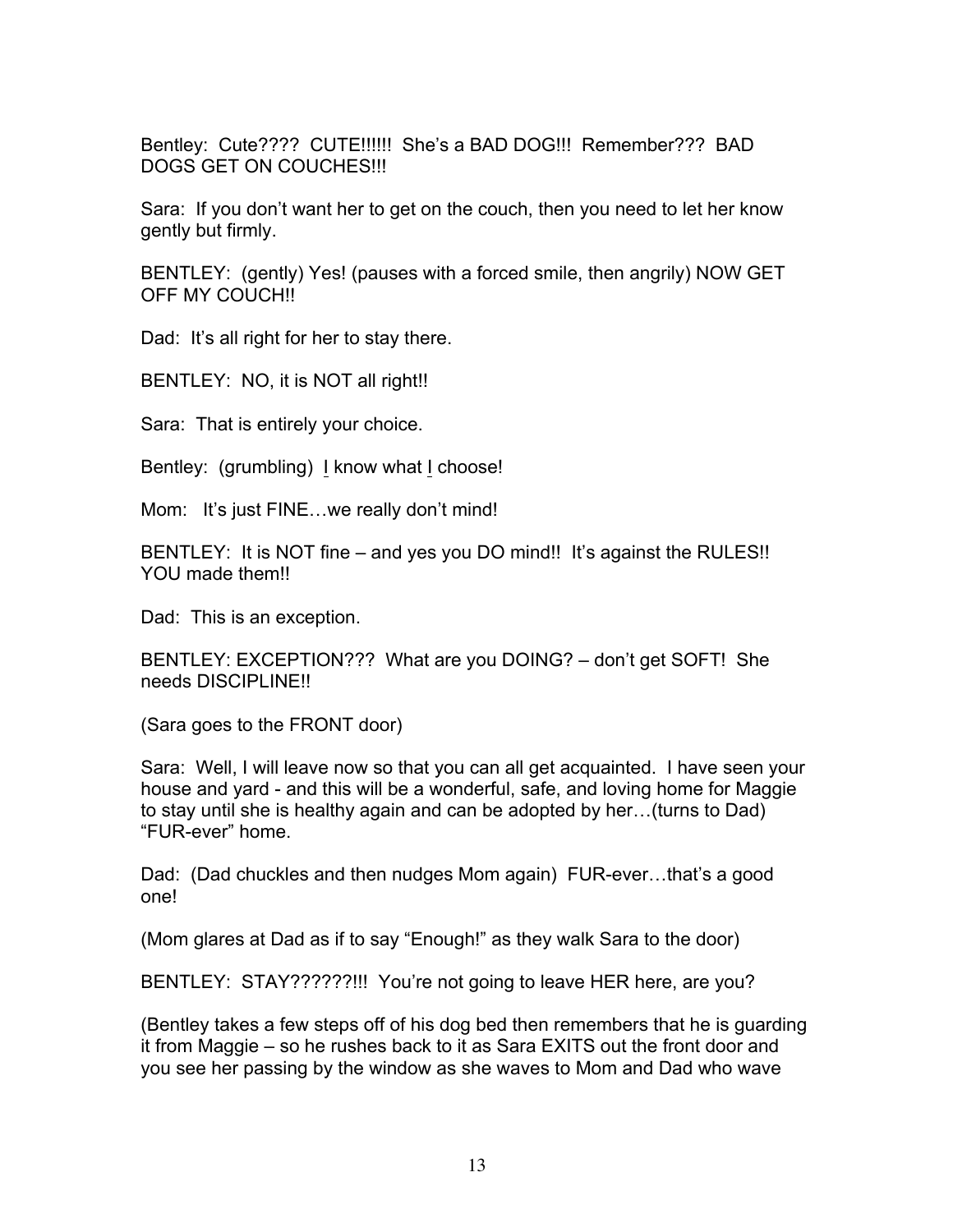back. In the meantime, Bentley to run to the window in desperation…pleading for Sara to return)

BENTLEY: WAIT!!! Come back!!! You FORGOT something!!!

(When Bentley realizes that Sara is gone – he sulks off to his dog bed and as he passes by the couch, he glares at Maggie who is asleep. He goes to his dog bed and sits down cross-legged with his arms folded – very unhappy about what is going on. Mom and Dad sit down on either side of Maggie on the couch as she rolls over on her back for a belly rub)

Mom: Aw, darling, LOOK! Isn't that PRECIOUS? She wants a BELLY RUB!

(Mom and Dad tickle her belly as Maggie vocally expresses her delight as her legs dance in the air)

Dad: Poor Maggie! Did you get lost from your family?

Mom: (talks baby talk) Don't worry girl…we'll take GOOD CARE of you!

(Maggie lifts her head, smiles gratefully at Mom and Dad. Bentley is utterly disgusted.)

BENTLEY: Oh, I'm gonna eat GRASS and get SICK!

Dad: It's getting late – we had better get to bed. Tomorrow will be a big day.

Mom: Where will Maggie sleep?

Dad: Sara said that we should use a crate for her at night.

BENTLEY: (cheerfully) That's right – put'er in JAIL!

Mom: Oh, I don't have the HEART to do that!

BENTLEY: (quickly) Oh YES you do!!!

Mom: Bentley sleeps at the end of the bed – so she could sleep between us!

BENTLEY: (in disbelief) WHAAAATTT???!!!!!

Dad: That'll be fine for now. We need to watch her carefully since she doesn't feel well.

BENTLEY: You CAN'T be SERIOUS!!!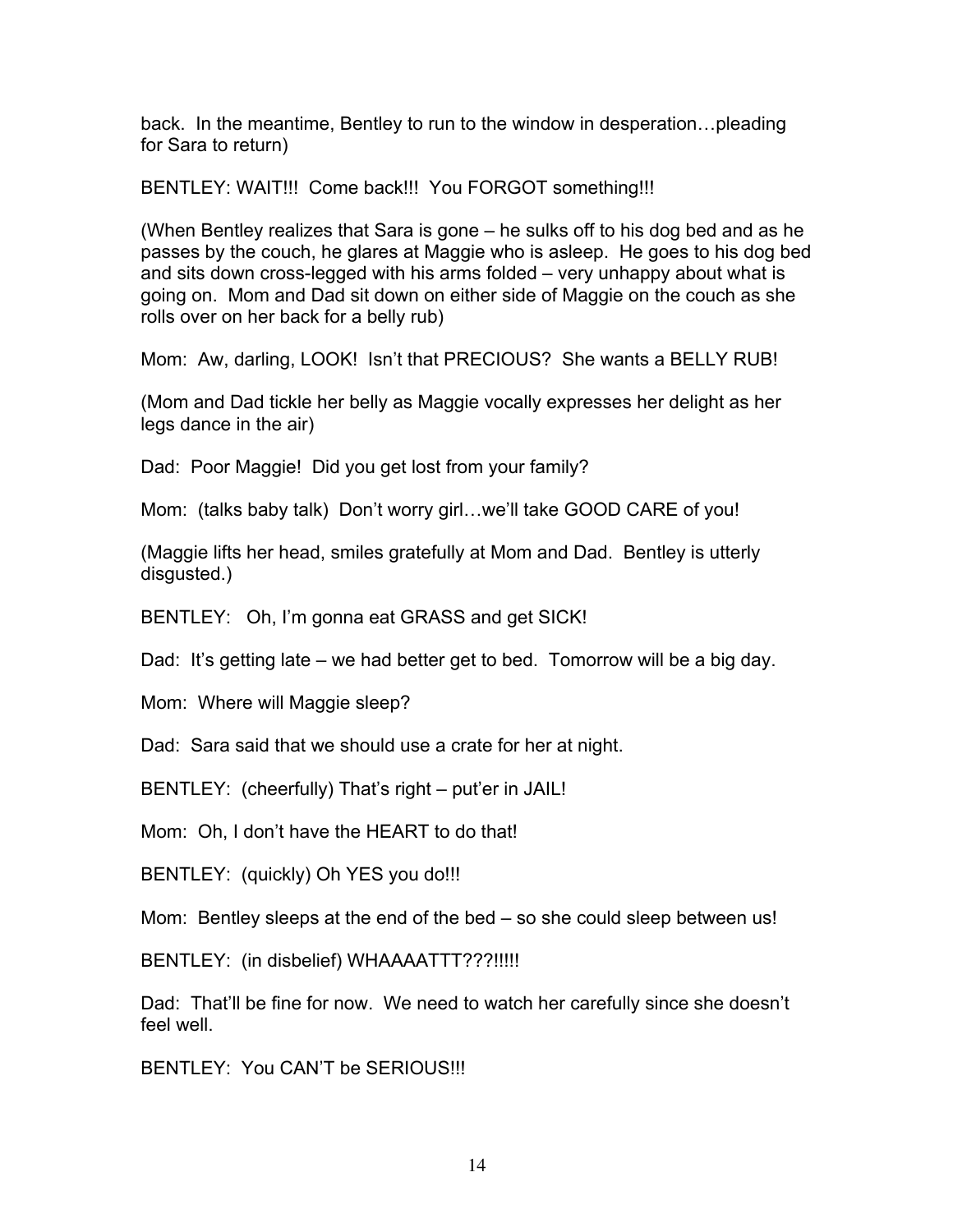Mom: Come on, Maggie. Let's go to bed.

(Mom and Dad both help her get up and walk into the bedroom. Mom, Maggie, and Dad EXIT. Bentley is disgusted as he watches them leave while he steps downstage to address the audience)

BENTLEY: (very serious) Do you know what I think?? There are TOO MANY BEAGLES around here!! TOO MANY BEAGLES!!!!!

[SONG – Bentley - TOO MANY BEAGLES]

BENTLEY: (downstage and addresses the audience) Well, I didn't get a WINK of sleep that night and the next day didn't go very well either! I had to keep my eye on her, you know…because she was TRICKY!

(Maggie ENTERS with Mom's house slipper in her mouth, goes to the couch, jumps up on it and lays down, then proceeds to chew the slipper. Bentley is aggravated - goes to the side of the couch to study the situation – with hands on hips)

BENTLEY: What are you DOING???

Maggie: I am chewing this delicious, tasty house shoe for good oral hygiene!

BENTLEY: Are you KIDDING??? You are RUINING Mom's house slipper and you're a BAD DOG again!!!!!

(Bentley crosses quickly in front of Maggie and yanks the slipper out of her hands. He poses in triumph. Maggie is indignant as she stands up and glares at him. She marches straight over to the plant and pulls out his bone and shows it to him. Then she crosses quickly to his dog bed, lays down, and begins to chew on his bone. Bentley is furious.)

BENTLEY: How did you FIND that????!!!!

Maggie: Oh, please!! It was so easy, I could SMELL IT FROM ACROSS THE ROOM!!!

BENTLEY: How DARE you!!!! That's MY bone!!! GIVE IT BACK!!!!

(Mom ENTERS with robe and one house slipper on and freezes as she sees Bentley with her chewed, other house slipper in his paw. Suddenly he sees Mom and walks over to her as she takes her chewed slipper out of his paw)

Bentley: See what she did?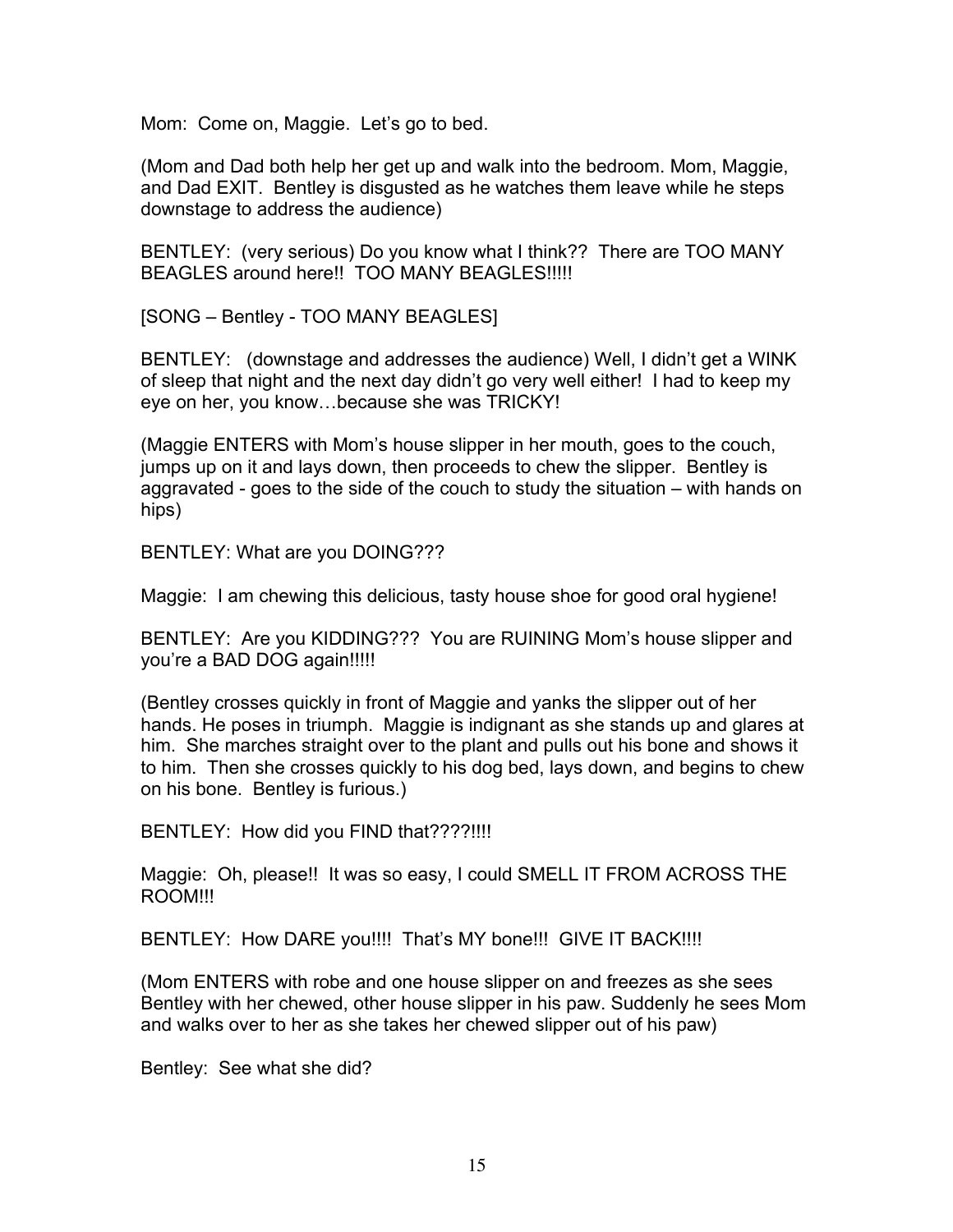(Mom studies her chewed slipper that dangles in front of her and then looks at Bentley in disgust)

Mom: BENTLEY, how COULD you?? These WERE my favorite house slippers!

(Mom shows him the chewed shoe. Bentley suddenly realizes that she thinks he  $did$  it – as he gropes for words...)

Bentley: I'm uh, I'm uh…

Mom: BAD dog!!!

(Mom looks at Maggie chewing the dog bone contentedly)

Mom: (sweetly) Look at Maggie!!! She is being such a GOOD dog!!!

Bentley: Good dog, my PAW!!!!

(Bentley is enraged and storms over to Maggie and grabs the bone from her as Maggie gives a yelp and Mom looks on in horror)

Mom: BENTLEY!!! WHAT'S gotten into you lately??? POOR Maggie!!

(Mom comforts Maggie)

Bentley: Poor MAGGIE???!!!

Mom: Bentley, Maggie had the bone FIRST – now give it back to her!

Bentley: Give it back to HER??? It's MY bone!!!

Mom: Bentley, NOW!!

Bentlely: But…but…

Mom: BENTLEY!!!

Bentley: But…

Mom: NOW!!!!

(Bentley slowly and painfully walks over and presents his bone to Maggie as she smiles and bats her eyes at him mockingly. She goes back to chewing on Bentley's bone contentedly as Mom goes over to the trash can, looks at Bentley as she drops the chewed shoe in the trash can)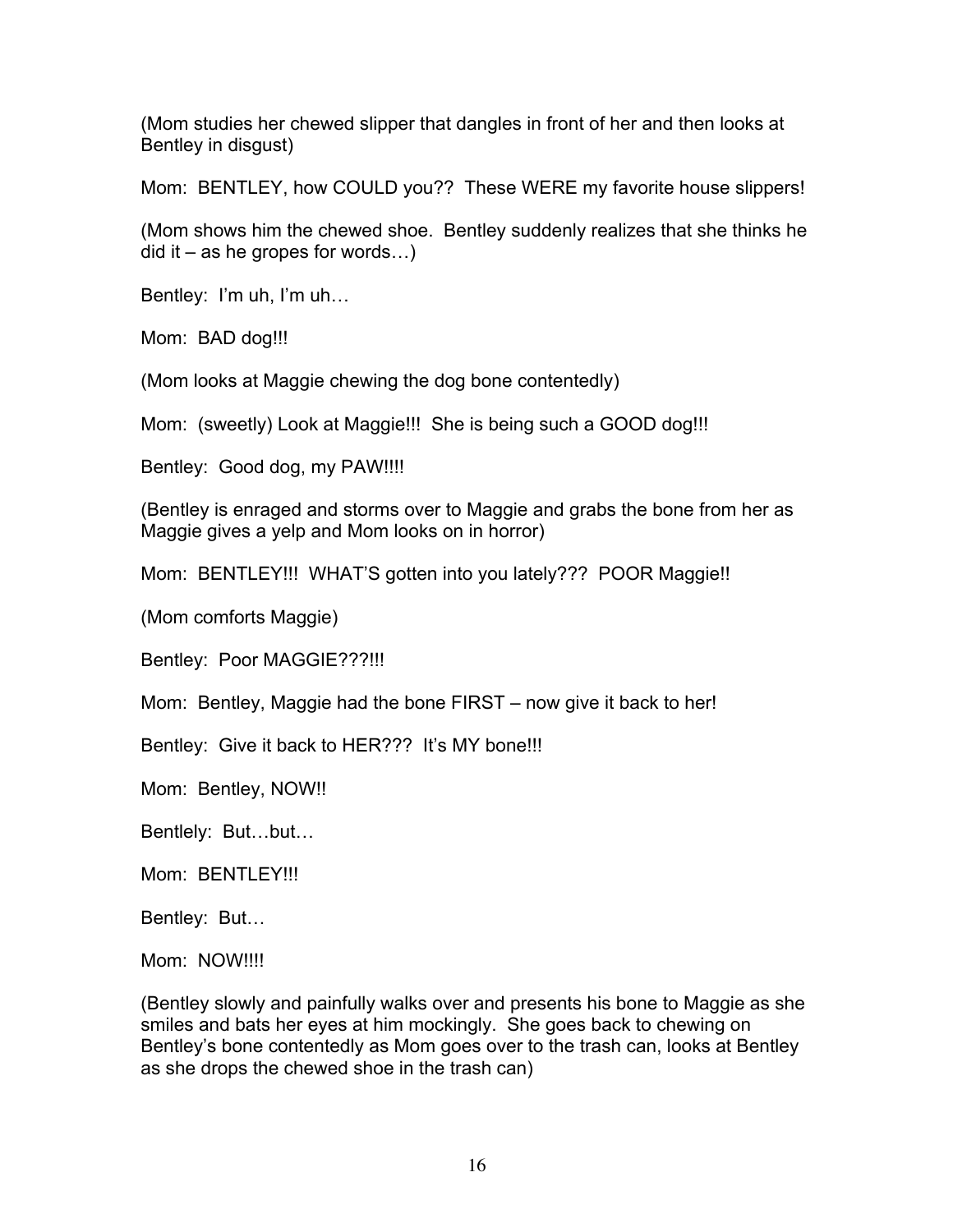Mom: Maggie, YOU are going to need a nice bath. I'll be right back.

(As Mom EXITS to interior of house, Bentley immediately becomes panicked and runs around the room looking for a hiding place)

Bentley: Ha! Ha! Ha!!!

Maggie: What's a bath???

(He stops suddenly and thinks – it occurs to him that MAGGIE is the one getting a bath and therefore he changes his demeanor, gets a devilish grin on his face, points to her and chuckles so that only the audience sees him, and begins to promote the concept of a bath to her. He forces a smile and begins to talk like a sly salesman)

Bentley: Why, yeeessss! – a NICE BA-A-ATH!

Maggie: Is that something to eat?

Bentley: Oh, no, no, no, no, no! Why a bath is a WONDERFUL experience that only truly GOOD dogs are allowed to have…for a REWARD.

(You hear the sound of water turning on and running in the background)

Maggie: Really???

Bentley: Oh, YES!! It's DEFINITELY something that you wouldn't want to miss…since you are such a (sarcastically sweet) GOOD dog!

Maggie: Wow - that sounds GREAT!

(Mom ENTERS with a bath towel over her shoulder)

Mom: Time for your bath, Maggie

(She goes toward Maggie who is looking forward to getting a bath as Bentley follows to look on with supreme self-satisfaction)

Bentley: Heh, heh, heh!!

(Then Mom hesitates, thinks about it, then turns around and takes Bentley by the collar)

Mom: On second thought, let's start with you, Bentley. You can show her how it's done!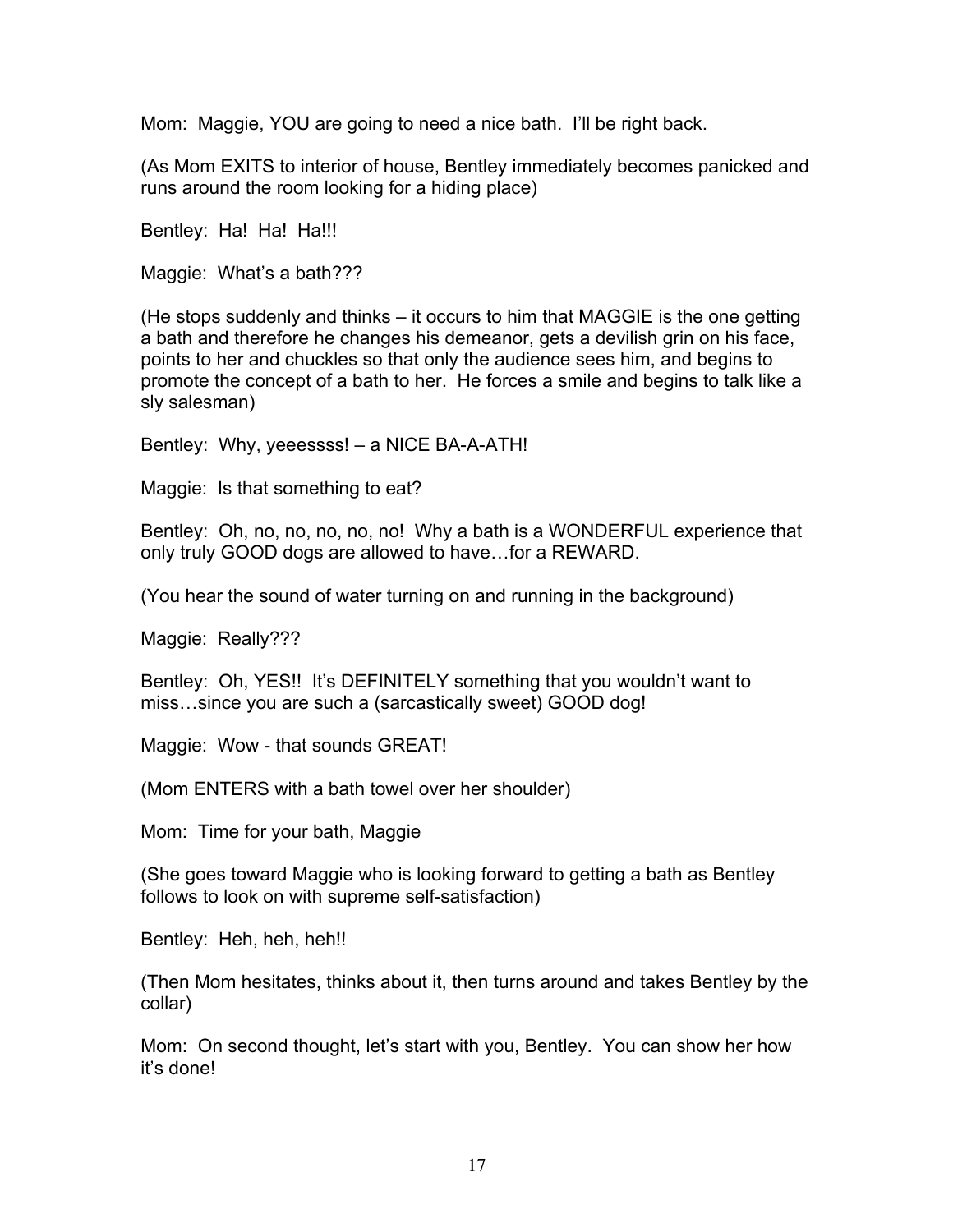(Bentley resists comically and is spread-eagle across the door frame as Mom struggles to drag him in one paw at a time to get his bath)

Mom: Oh, Bentley…REALLY!!

(Mom and Bentley finally EXIT into the interior room as Maggie crosses to the interior door to watch them – calls after Bentley innocently and honestly)

Maggie: YOU must have been a GOOD dog today TOO!

(Bath time commotion is heard offstage – clanking, splashing, and Bentley protesting, and then a hair dryer. Finally, it becomes silent and Bentley ENTERS slowly with a dog groomer's scarf around his neck, looking chagrinned)

Maggie: Wow, you really look DIFFERENT!

(Bentley says nothing – and gives her an exasperated look as he walks past her. Maggie shrugs her shoulders as if to say "What's the matter with HIM?")

Maggie: I want a bath TOO! Maybe it's MY turn now!

(Maggie EXITS joyfully to the interior of the house – as Bentley walks slowly downstage to address the audience. He has a very disgusted look on his face as he glances toward the interior door where Maggie has disappeared)

BENTLEY: You already know what I think…(prompts audience) What? Yes!!! There are TOO MANY BEAGLES around here!!! TOO MANY BEAGLES!!!!!!

(Bentley takes a deep breath and lightens up a little as he continues with the story)

Well a few weeks went by - and Maggie began to feel better. Mom and Dad fed her plenty of good food – which I didn't mind at all because I got to have some too! All I had to do is give Mom and Dad the sad puppy dog look…(he demonstrates his begging pose)…Heh, heh, heh - it GETS 'em every time! But…OTHER things weren't going quite as well.

(Bentley suddenly hears the garbage truck coming and rushes over to the window. He gets very serious as he cranes his neck looking in the direction of the noise.

Bentley: Arrroooooooo!!!!

(Offstage you hear Maggie bay/bark with Bentley too)

Bentley and Maggie: (simultaneously) Arroooooo!!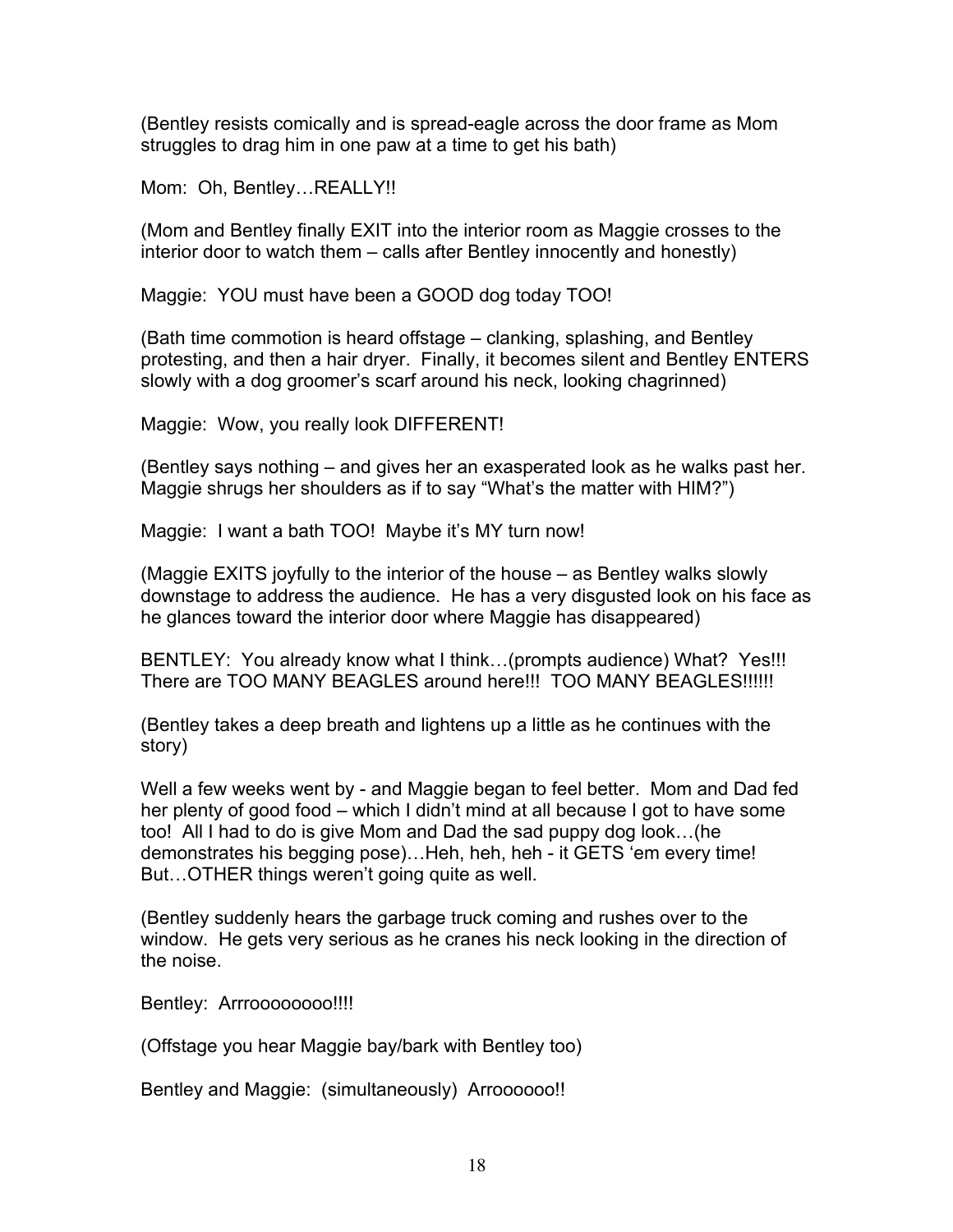(Bentley stops baying as he hears the other bay/bark)

Maggie: Arrooooooo!!

Maggie ENTERS the room running excitedly to the window barking/baying and looking for the garbage truck too)

Maggie: Arrroooooooo!!!!

Bentley: (angrily) What do you think that YOU are doing?

Maggie: I am barking at that human out there who is stealing our trash!!

Bentley: WRONG!!!

Maggie: What??

Bentley: (sarcastically) I am barking at that human out there who is stealing MY trash!!

(Bentley goes over to Maggie and pushes his way in front of her in order to block her view out the front window. Maggie's feelings are hurt – but that suddenly changes to childish revenge as she begins to yelp as if hurt)

Maggie: Yelp, yelp, yelp, yelp!

(Bentley is shocked and wide-eyed as Mom and Dad ENTER and rush across the room to rescue Maggie. Mom and Dad look at Bentley sternly as they comfort Maggie who pretends to be hurt.)

Mom: Bentley, how COULD you hurt this poor, INNOCENT dog?

Dad: That's right, there is no excuse for being a BULLY!

Bentley: But, but….

Mom: No bedtime treat for you tonight!

Bentley: Huh????

Dad: We all have to get along together around here, and that's that!

(Mom and Dad comfort Maggie as they EXIT into the interior of house – as Bentley watches them leave in disbelief. He walks slowly to downstage center)